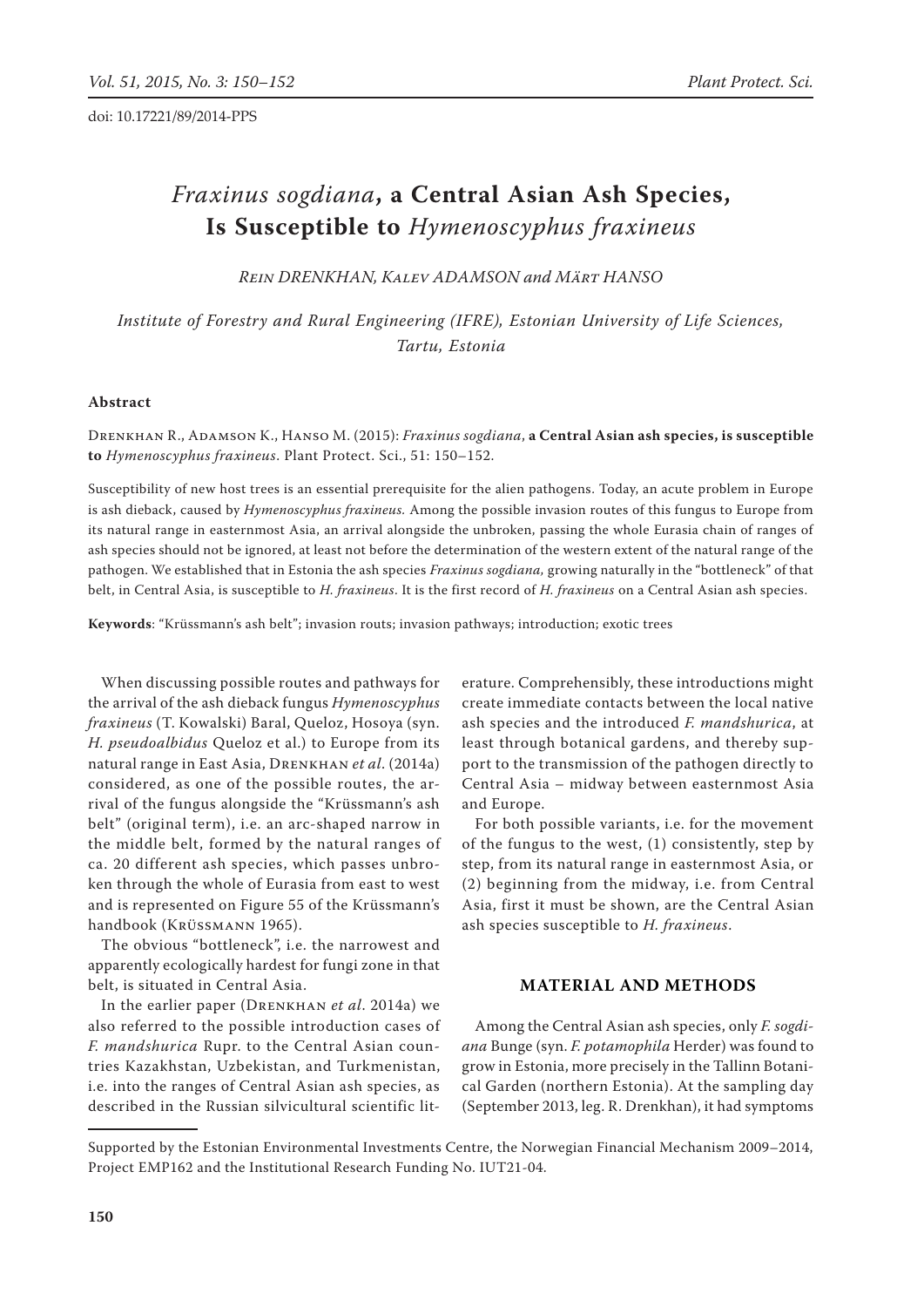#### doi: 10.17221/89/2014-PPS

typical for infectious ash dieback, generally attributed to *H. fraxineus* (cf. EPPO standard PM 7/117; see Anonymous 2013), including dead branches inside necrotic lesions on the bark of bush-like trees.

Both, pure culture and molecular investigations of *H. fraxineus* on *F. sogdiana* were carried out in the IFRE Laboratory of Forest Pathology and Genetics, Estonian University of Life Sciences, Tartu.

*H. fraxineus* was isolated (culture No. 145 725) from a symptomatic shoot as described by Drenkhan & Hanso (2010). DNA extraction from mycelia, ITS-PCR reactions and sequences were carried out as described by Drenkhan *et al*. (2014b). The sequence was edited using the BioEdit program, Version 7.2.5 (HALL 1999). BLAST searches for the fungal taxa confirmation were performed at GenBank (NCBI).

## **RESULTS AND DISCUSSION**

Molecular identification of the fungus resulted in 100% *H. fraxineus.* ITS sequence of *H. fraxineus* from *F. sogdiana* in Estonia was deposited in GenBank (accession No. KM655828).

Still, nobody knows the western extent of the natural range of *H. fraxineus* in Asia. This range may end or not end at the western border of the ranges of the known hosts of the fungus there, *F. mandshurica* and *F. chinensis* Roxb. (syn. *F. rhynchophylla* Hance). Also, the range of *H. fraxineus* may enfold only the eastern part of the ranges of its hosts, where by today this fungus has been recorded (see Figure 24 in Baral & Bemmann 2014). Conversely, in Europe the still easternmost point of occurrence of *H. fraxineus* was established in eastern Ukraine (DAVYDENKO *et al*. 2013).

The "bottleneck" in Central Asia consists of the natural ranges of ash species belonging to the (1) section *Fraxinus*: *Fraxinus syriaca* Boiss. and *F. sogdiana* Bunge, and (2) section *Ornus*: *F. raibocarpa* Regel (all the three: after Nikolayev 1981) and *F. micrantha* Lingelsh (Hinsinger *et al*. 2013). Wallander (2008), and Hinsinger *et al*. (2013) consider several Central Asian ash species (*F. syriaca, F. potamophila,* and *F. sogdiana*) as belonging to the species *F. angustifolia*  s.l., but growing in the easternmost area of the huge range of this collective species, which was long time treated as mainly a southern European ash species, but having a restricted range also in western Africa and western Asia. Still, taxonomy of the hosts (*Fraxinus* spp.) in the ash dieback syndrome seems to be also

intricate, even more than the complex of the pathogen (*Hymenoscyphus* spp.). Therefore it is not surprising that, when growing in Central Asia (in Tashkent), some identical glycosides and coumarins were found in *F. mandshurica* and *F. sogdiana* (Artemyeva *et al*. 1973a,b), both belonging to the same section of the genus *Fraxinus*. By that, the fungus had to meet not very different nourishment on its way from east to west alongside that ash belt. Above all, in its wider sense (i.e*. F. angustifolia* s.l.), the narrow-leafed ash had to restrict to the minimum the needful transfers of the fungus from one host species to another on this hypothetical natural east-west route alongside that "Krüssmann's ash belt" – from the easternmost Asia to Europe.

The fungus could reach Central Asia naturally beforehand the introduction of *F. mandshurica*, but concerning the introduction by humans, we are not sure that *H. fraxineus* is able to persistently accompany its natural host (*F. mandshurica*) at the introductions. It is doubtful, if to consider the long history of introduction of *F. mandshurica* to Estonia without any direct coincidences of the fungus or the disease symptoms on the highly susceptible European ash (*F. excelsior* L.) over more than a century (Drenkhan *et al*. 2014a). It seems also of doubt that the fungus could accompany its host already at the last phases of the phylogeny and biogeographic history of ashes, i.e. in the course of the transcontinental expansion of that lineage of ash genus from the eastern Asia towards Europe, resulting in the modern geographical diversity of the section *Fraxinus* (Hinsinger *et al.* 2013), and survived until now in latent phase in a single (eastern Poland?) or several places in Europe.

Our investigation has thus assured the susceptibility of *F. sogdiana* to *H. fraxineus.*

In Europe, the narrow-leafed ash has also been found susceptible (Kirisits *et al*. 2009). True enough, in the forest pathological literature, there is still no information about ash species that could not be successfully inoculated by *H. fraxineus* (regardless of pathogenicity, i.e. considering solely the potential of the tree as a subsequent vector for the fungus, as acted also *F. mandshurica*). The susceptibility of other ash species, by that, apparently should not stop transmission of the fungus through that "bottleneck" in Central Asia. However, little is known about the other obvious obstacles, including the harsh continental climate in Central Asia with hardly cold winters and dry and warm summers for the environmental